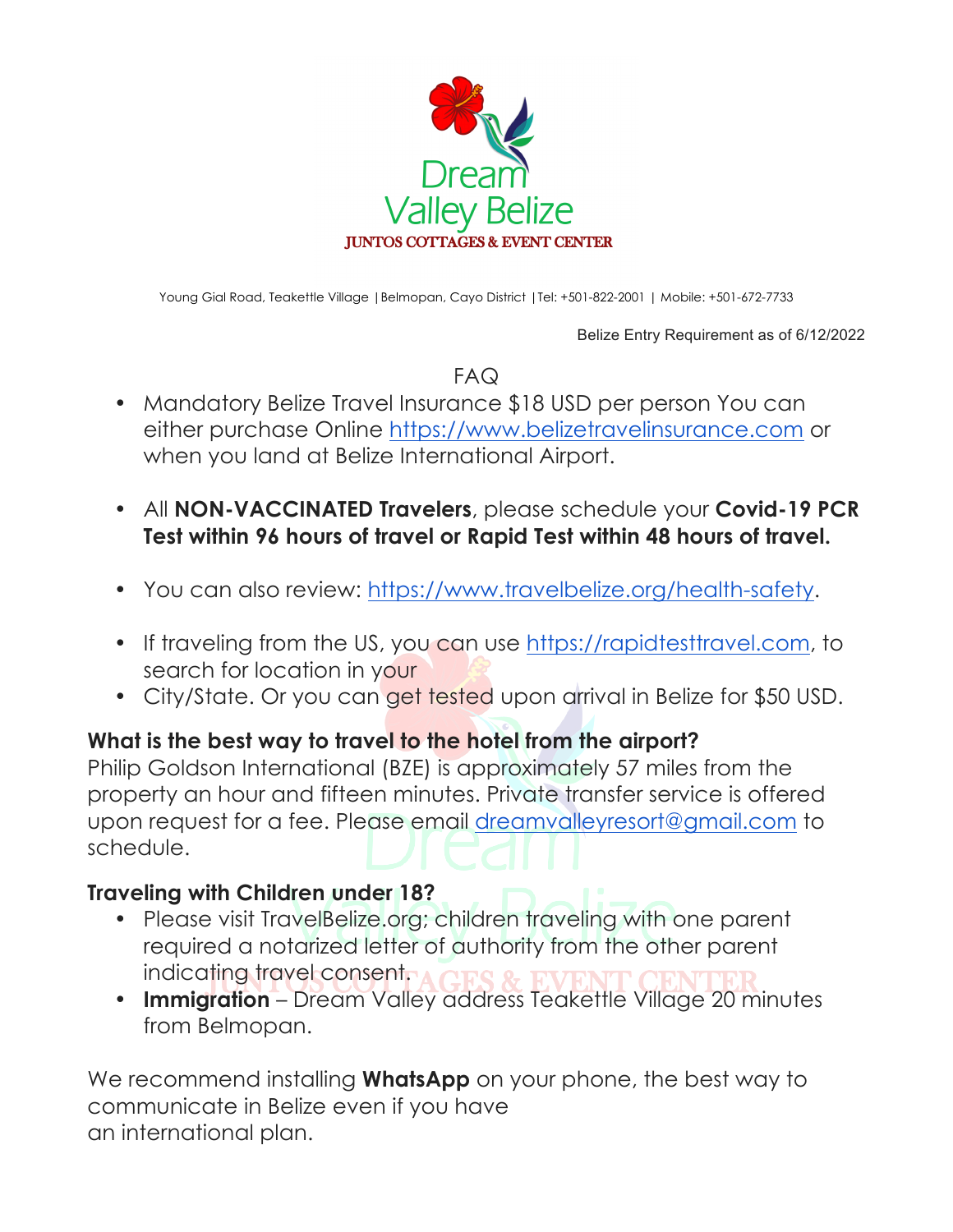

Young Gial Road, Teakettle Village |Belmopan, Cayo District |Tel: +501-822-2001 | Mobile: +501-672-7733

## **What accommodation type is available?**

- Dream Valley Belize offer several options with accommodation base on budget and season, Dream Valley has 2 pools one at each end of the property.
	- o Family Cottages / Garden Room 5 min walking distance from Main Area, Restaurant, etc....
	- o King Studio and Suites on the river
- You can opt to purchase a room only, room and breakfast only, room with full board option i.e. daily Breakfast, lunch, dinner and non-alcoholic beverage or complete packages with selected tour.
- Dream Valley Belize is approximately 8.5 miles from the nearest medical facility; please bring any medications or allergy prescriptions needed for the duration of your stay.

## **Is it safe to drink tap water?**

• Tap water goes through the standard filter and chlorinated process and is safe to drink.

# **Is there WI-FI or Internet service?**

• Wi-Fi is available throughout the property, with the fastest upload and download speed been available with the main area i.e. restaurant, lounge, bar and pool area.

## **Would I require Malaria pills or any special shots?**

• Should are not required to enter, However Dream Valley Belize recommend that if this is a major concern you should precede with consulting your local Health Department. Often most guests opt using a standard insect repellent throughout their visit.